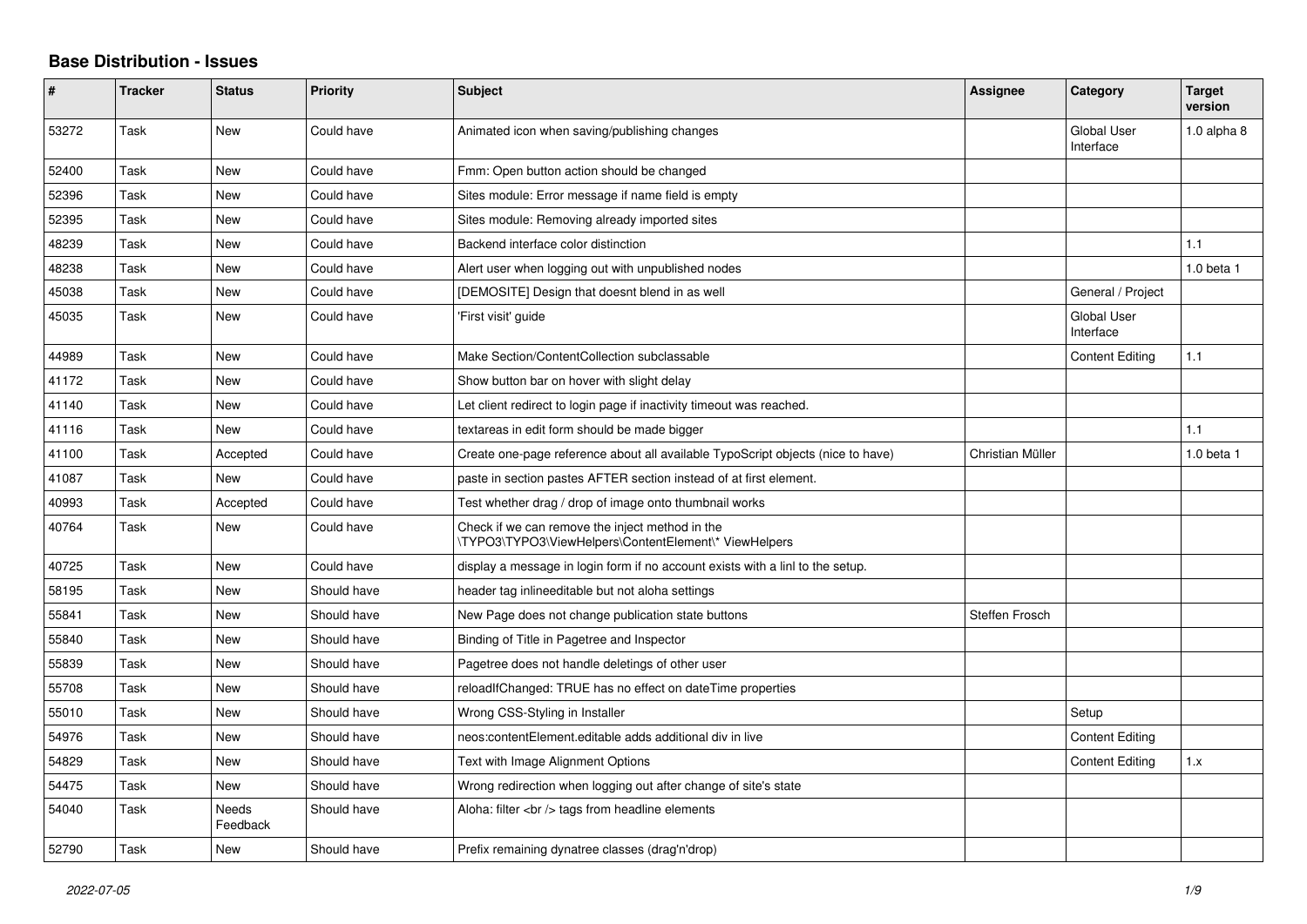| #     | <b>Tracker</b> | <b>Status</b> | <b>Priority</b> | <b>Subject</b>                                                                          | <b>Assignee</b>        | Category                  | <b>Target</b><br>version |
|-------|----------------|---------------|-----------------|-----------------------------------------------------------------------------------------|------------------------|---------------------------|--------------------------|
| 52408 | Task           | <b>New</b>    | Should have     | Neos Backend: Complete broken at IE9                                                    |                        |                           |                          |
| 52399 | Task           | New           | Should have     | Fmm: Change the sites listing                                                           |                        |                           |                          |
| 52398 | Task           | New           | Should have     | Neos Backend dropdowns layout                                                           |                        |                           |                          |
| 52397 | Task           | New           | Should have     | Fmm: Headlines of groups should be better seperated                                     |                        |                           |                          |
| 52394 | Task           | New           | Should have     | Pagetree: Editing page title on blur bug                                                |                        |                           |                          |
| 52393 | Task           | <b>New</b>    | Should have     | Pagetree: Editing page title on blur bug                                                |                        |                           |                          |
| 52053 | Task           | New           | Should have     | Deleting Home page leaves backend inaccessible                                          |                        | <b>Content Editing</b>    |                          |
| 52020 | Task           | Accepted      | Should have     | clean up Node Structure between TYPO3 Neos and TYPO3.Neos.NodeTypes                     | Sebastian<br>Kurfuerst | <b>Content Repository</b> | 1.0 beta 1               |
| 51343 | Task           | <b>New</b>    | Should have     | Add reasonable test coverage for PluginImplementation                                   |                        |                           |                          |
| 49958 | Task           | New           | Should have     | Clicking the page reloads the inspector even if the page is already selected            |                        |                           | 1.0 beta 1               |
| 49957 | Task           | New           | Should have     | Selecting a parent element doesn't change the content breadcrumb                        |                        |                           | 1.0 beta 1               |
| 49952 | Task           | <b>New</b>    | Should have     | Folder node types                                                                       |                        |                           | 1.0 beta 1               |
| 49951 | Task           | <b>New</b>    | Should have     | Node structure / layout                                                                 |                        |                           | 1.0 beta 1               |
| 49595 | Task           | New           | Should have     | Neos setup does not check for required php-gd module                                    |                        |                           |                          |
| 49014 | Task           | New           | Should have     | Detect prototype copying leading to a loop                                              |                        |                           | 1.0 beta 1               |
| 48526 | Task           | Accepted      | Should have     | evaluate use of graph databases as high-performance store                               | Sebastian<br>Kurfuerst | <b>Content Repository</b> |                          |
| 48368 | Task           | Accepted      | Should have     | Behat tests for Page Tree                                                               | Markus<br>Goldbeck     |                           |                          |
| 48358 | Task           | New           | Should have     | get rid of window.plupload, window.Chosen, window.AbstractChosen etc,<br>window.GENTICS | Sebastian<br>Kurfuerst |                           |                          |
| 48357 | Task           | New           | Should have     | get rid of window.Ember                                                                 | Sebastian<br>Kurfuerst |                           |                          |
| 48352 | Task           | <b>New</b>    | Should have     | Aloha loading does not always work reliably                                             |                        |                           | 1.0 beta 1               |
| 48334 | Task           | New           | Should have     | (maybe) re-introduce "development mode indicator" in topToolbarTemplate                 |                        |                           |                          |
| 48333 | Task           | New           | Should have     | Clean up Content/Application and Content/ContentModule                                  |                        |                           | 1.0 beta 1               |
| 48329 | Task           | New           | Should have     | Remove leftover window.T3                                                               |                        |                           | 1.0 beta 1               |
| 48328 | Task           | Accepted      | Should have     | Rename JavaScript to new structure                                                      | Aske Ertmann           |                           | 1.0 beta 1               |
| 48291 | Task           | Accepted      | Should have     | Redirect management for moved pages                                                     | Tim Kandel             | <b>Content Rendering</b>  | 1.0 beta 1               |
| 48271 | Task           | New           | Should have     | General security                                                                        |                        |                           | 1.0 beta 1               |
| 48241 | Task           | New           | Should have     | Create sandboxed Jenkins testing environment                                            | Robert Lemke           |                           |                          |
| 48143 | Task           | New           | Should have     | Include commands as search results.                                                     |                        |                           | 1.1                      |
| 48142 | Task           | New           | Should have     | Search field/results                                                                    |                        |                           | $1.1$                    |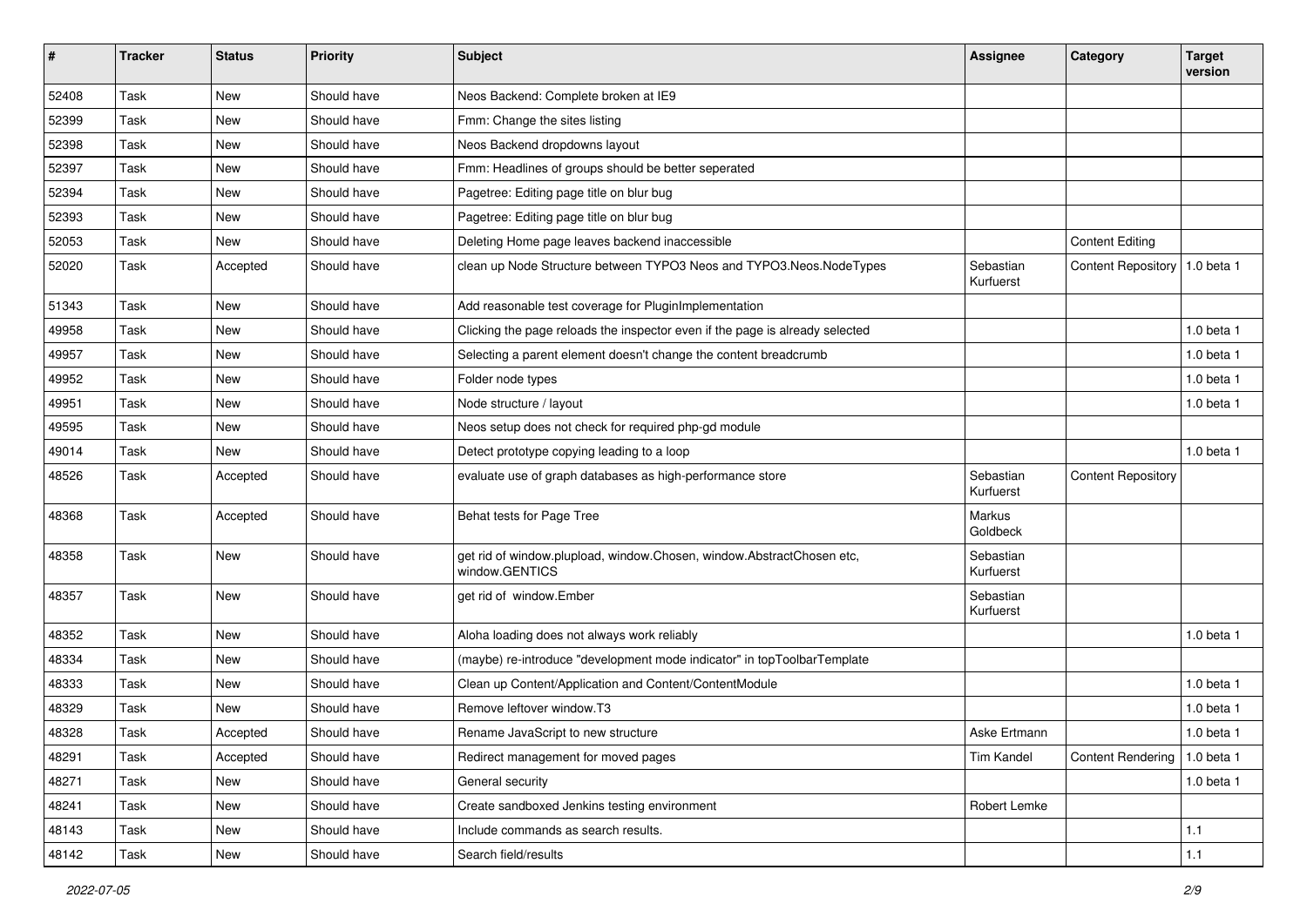| #     | <b>Tracker</b> | <b>Status</b> | <b>Priority</b> | <b>Subject</b>                                                                                                                                                       | <b>Assignee</b>        | Category                 | <b>Target</b><br>version   |
|-------|----------------|---------------|-----------------|----------------------------------------------------------------------------------------------------------------------------------------------------------------------|------------------------|--------------------------|----------------------------|
| 48140 | Task           | <b>New</b>    | Should have     | <b>Tips</b>                                                                                                                                                          |                        |                          | 1.1                        |
| 48080 | Task           | Accepted      | Should have     | Breadcrumb                                                                                                                                                           |                        |                          | 1.0 beta 1                 |
| 48078 | Task           | Accepted      | Should have     | Fullscreen mode toggle                                                                                                                                               | Sebastian<br>Kurfuerst |                          | 1.0 beta 1                 |
| 48077 | Task           | <b>New</b>    | Should have     | Language selection                                                                                                                                                   | Rasmus<br>Skjoldan     |                          | 1.1                        |
| 48076 | Task           | Accepted      | Should have     | Wireframe mode toggle                                                                                                                                                | Rasmus<br>Skjoldan     |                          |                            |
| 48075 | Task           | Accepted      | Should have     | Context bar                                                                                                                                                          |                        |                          |                            |
| 48069 | Task           | New           | Should have     | Make node migration more user friendly                                                                                                                               | Christian Müller       |                          | 1.1                        |
| 45501 | Task           | <b>New</b>    | Should have     | Image Metadata in ContentEditing should be cached                                                                                                                    |                        |                          |                            |
| 45049 | <b>Task</b>    | <b>New</b>    | Should have     | Remove dependency on midgardNotifications                                                                                                                            |                        |                          |                            |
| 45037 | Task           | <b>New</b>    | Should have     | [DEMOSITE] Link to be from frontpage                                                                                                                                 |                        | General / Project        | 1.0 beta 1                 |
| 44925 | Task           | <b>New</b>    | Should have     | Change the styling of Blog Posts with Expose to match the current styling                                                                                            | Marc Neuhaus           |                          | Sprint<br>February<br>2013 |
| 44924 | Task           | Accepted      | Should have     | Change the Post List view to use Expose                                                                                                                              | <b>Marc Neuhaus</b>    |                          | Sprint<br>February<br>2013 |
| 42220 | Task           | <b>New</b>    | Should have     | "Uncaught ReferenceError: nextAnimation is not defined" javascript error on load (demo<br>package)                                                                   |                        |                          |                            |
| 42216 | <b>Task</b>    | <b>New</b>    | Should have     | Show at least some recognizable content of a node in the inspector panel. Now the header<br>property is used which only works for headlines                          |                        |                          |                            |
| 42206 | Task           | <b>New</b>    | Should have     | When a content element is hidden based on hiddenBeforeDateTime / hiddenAfterDateTime<br>the hidden CSS should also be applied (so the element should be transparent) |                        |                          |                            |
| 41973 | Task           | Accepted      | Should have     | Align button bars for editables on top of the editable border to prevent overlay issues with<br>the content                                                          | Sebastian<br>Kurfuerst |                          |                            |
| 41931 | <b>Task</b>    | <b>New</b>    | Should have     | TODO: add the page properties in a more clever way, and only when being in backend                                                                                   |                        | <b>Content Rendering</b> |                            |
| 41892 | Task           | New           | Should have     | Set up an environment for the demo site plus the domain name: neos.demo.typo3.org                                                                                    | Ben van 't Ende        |                          |                            |
| 41878 | Task           | <b>New</b>    | Should have     | extract package management to own package                                                                                                                            |                        |                          |                            |
| 41877 | Task           | New           | Should have     | Explore: Find a way to include Neos / Flow news via RSS                                                                                                              |                        |                          |                            |
| 41876 | Task           | New           | Should have     | Make Neos UI work with Zurb Foundation (for example)                                                                                                                 |                        |                          |                            |
| 41872 | Task           | New           | Should have     | Detect if symlinks can be created                                                                                                                                    |                        |                          |                            |
| 41859 | Task           | Accepted      | Should have     | Create a standard library for common string, array and date functions in EEL                                                                                         | Christopher<br>Hlubek  |                          |                            |
| 41856 | Task           | New           | Should have     | Require the needed graphic modules for the site import and show a warning if the modules<br>are not found                                                            |                        |                          |                            |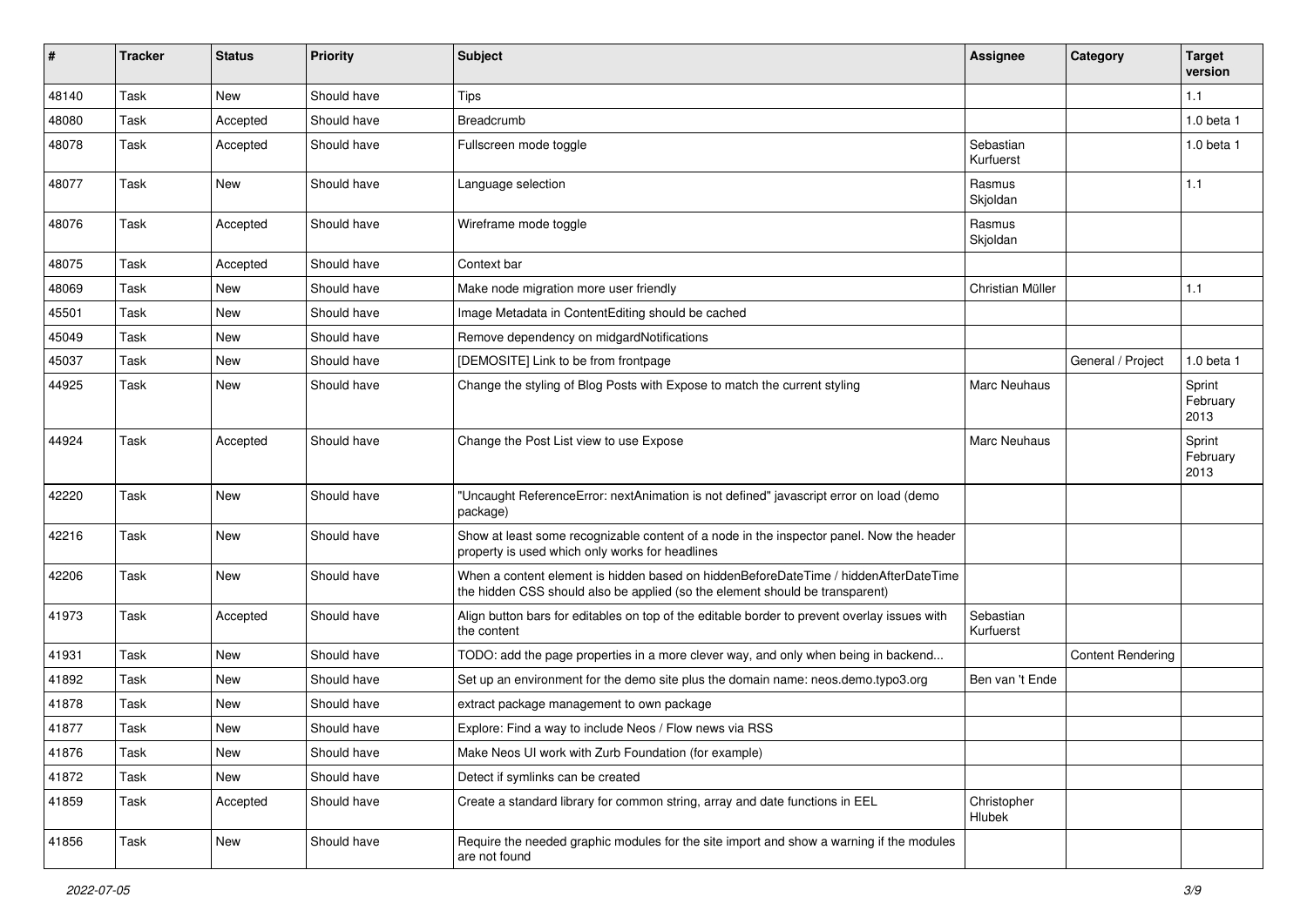| ∦     | <b>Tracker</b> | <b>Status</b>     | <b>Priority</b> | <b>Subject</b>                                                                                          | <b>Assignee</b>         | Category | <b>Target</b><br>version   |
|-------|----------------|-------------------|-----------------|---------------------------------------------------------------------------------------------------------|-------------------------|----------|----------------------------|
| 41855 | Task           | <b>New</b>        | Should have     | Optimize the usability of the site creation wizard                                                      | <b>Berit Hlubek</b>     |          |                            |
| 41852 | Task           | New               | Should have     | Add default content styles inside the content elements package.                                         | <b>Berit Hlubek</b>     |          |                            |
| 41845 | Task           | Needs<br>Feedback | Should have     | write chapter on Testing in flow.typo3.org guide (Christian Peters takes over this task)                | Martin Muzatko          |          |                            |
| 41838 | Task           | Accepted          | Should have     | document and update conventions for composer name and package keys                                      | Christian Jul<br>Jensen |          |                            |
| 41821 | Task           | <b>New</b>        | Should have     | discuss how documentation can be improved                                                               | <b>Berit Hlubek</b>     |          |                            |
| 41805 | Task           | Accepted          | Should have     | adjust release process to Composer / create Neos release using release plugin etc                       | Karsten<br>Dambekalns   |          | Sprint<br>February<br>2013 |
| 41787 | Task           | <b>New</b>        | Should have     | change git repositories on git.typo3.org (FLOW3 -> Flow; Neos Name)                                     |                         |          |                            |
| 41781 | Task           | Accepted          | Should have     | set up integration.flow.typo3.org                                                                       | Karsten<br>Dambekalns   |          | Sprint<br>February<br>2013 |
| 41687 | Task           | New               | Should have     | ask community to convert Sebastians "Technical Overview to Neos" to documentation in<br>ReST            |                         |          |                            |
| 41686 | Task           | New               | Should have     | ask community to convert Christians "Developing TYPO3 Neos Website" to tutorial in ReST                 |                         |          |                            |
| 41682 | Task           | Accepted          | Should have     | create a package for flow typo3.org website listing only typo3-flow-* composer packages<br>("mini-TER") | Marc Neuhaus            |          |                            |
| 41680 | Task           | <b>New</b>        | Should have     | push all packages to packagist, with post-change hook                                                   |                         |          |                            |
| 41674 | Task           | New               | Should have     | add guide "profile and debug Flow applications" -> maybe ask othres to write that                       |                         |          |                            |
| 41673 | Task           | New               | Should have     | add guide "tuning Flow Performance"                                                                     |                         |          |                            |
| 41359 | Task           | Needs<br>Feedback | Should have     | close popovers when clicking anywhere else                                                              | Sebastian<br>Kurfuerst  |          |                            |
| 41355 | Task           | New               | Should have     | activate link-clicking inside texts in preview mode                                                     | Sebastian<br>Kurfuerst  |          |                            |
| 41112 | Task           | <b>New</b>        | Should have     | use better Content-Type previews                                                                        | Sebastian<br>Kurfuerst  |          | 1.1                        |
| 41108 | Task           | <b>New</b>        | Should have     | test / update demo/integration server                                                                   |                         |          |                            |
| 40896 | Task           | New               | Should have     | Fix layout in "create account" setup step                                                               |                         | Setup    | Sprint 10<br>(1.0 TP1)     |
| 40715 | Task           | Accepted          | Should have     | global overlays should have the same color / transparency                                               | Martin Muzatko          |          |                            |
| 58188 | Task           | New               | Must have       | Error "Server communication error: Internal Server Error" when changing URL                             |                         |          | 1.1                        |
| 58186 | Task           | Needs<br>Feedback | Must have       | Neos with HTTPS not possible                                                                            | Peter<br>Schuhmann      |          | $1.1$                      |
| 57698 | Task           | New               | Must have       | Adding two Plugins on Page not possible because one affects the other.                                  |                         |          |                            |
| 55313 | Task           | New               | Must have       | Backend routing failure with similar site names                                                         |                         |          |                            |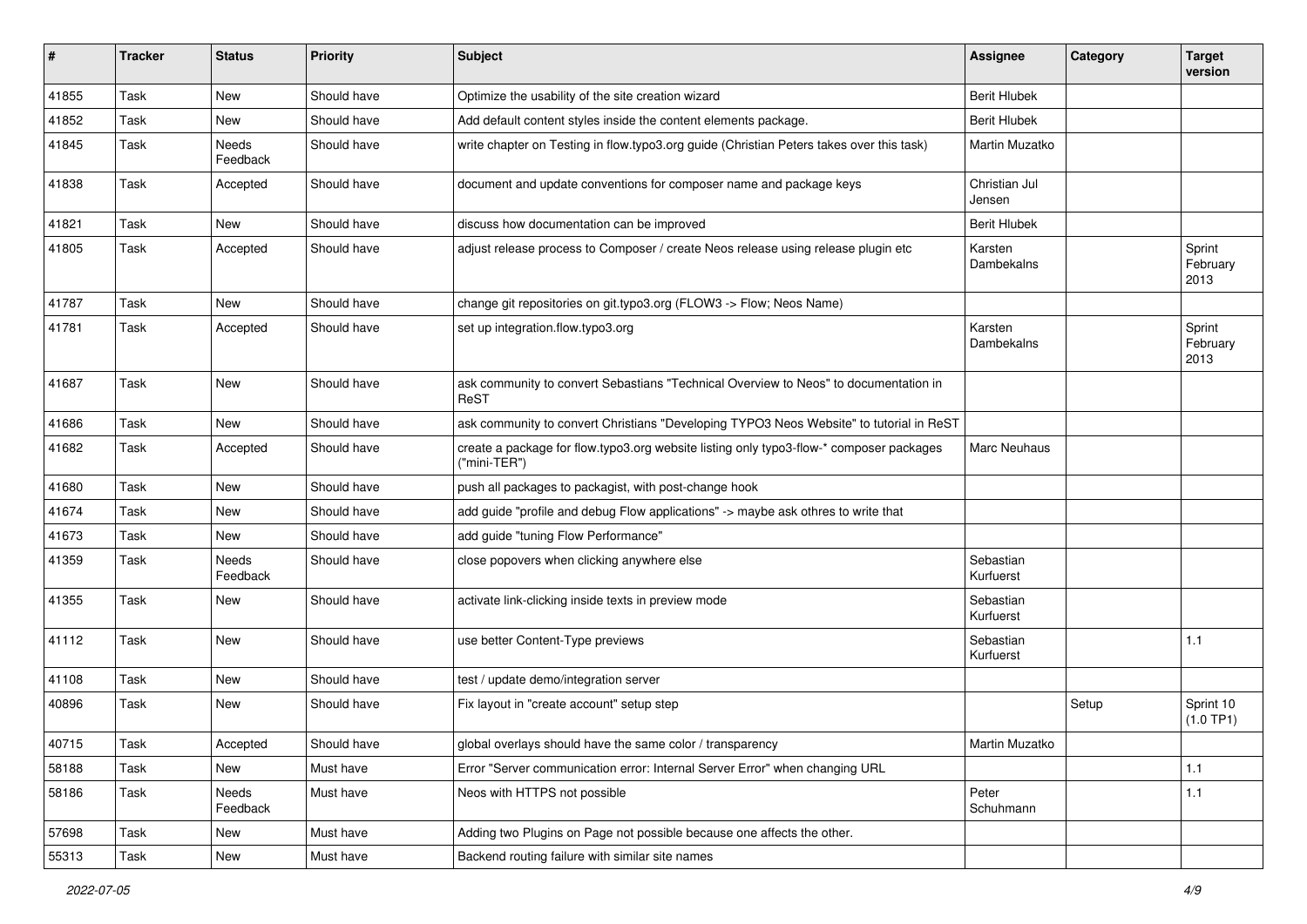| #     | <b>Tracker</b> | <b>Status</b> | <b>Priority</b> | <b>Subject</b>                                                                                                               | <b>Assignee</b>        | Category                  | <b>Target</b><br>version   |
|-------|----------------|---------------|-----------------|------------------------------------------------------------------------------------------------------------------------------|------------------------|---------------------------|----------------------------|
| 53457 | Task           | <b>New</b>    | Must have       | Editing in fullscreen mode doesn't work                                                                                      |                        |                           |                            |
| 51927 | Task           | Accepted      | Must have       | Node type structure                                                                                                          |                        | <b>Content Repository</b> | 1.0 beta 1                 |
| 50385 | Task           | <b>New</b>    | Must have       | Folder node types                                                                                                            |                        |                           | $1.0$ beta $1$             |
| 49954 | Task           | <b>New</b>    | Must have       | If a user is logged out redirect to login screen after failed AJAX request                                                   |                        |                           | $1.0$ beta $1$             |
| 48278 | Task           | <b>New</b>    | Must have       | Add "Find" FlowQuery operation                                                                                               |                        | General / Project         | $1.0$ beta $1$             |
| 45453 | Task           | New           | Must have       | Concept of launcher/search/dashboard/module tabs                                                                             |                        | General / Project         | 1.1                        |
| 44930 | Task           | Accepted      | Must have       | Check if parts marked as widget need HTML markup changes                                                                     | <b>Patrick Broens</b>  |                           | Sprint<br>February<br>2013 |
| 44929 | Task           | Accepted      | Must have       | Define roles for widgets                                                                                                     | <b>Patrick Broens</b>  |                           | Sprint<br>February<br>2013 |
| 44927 | Task           | Accepted      | Must have       | Define roles for document structure                                                                                          | <b>Patrick Broens</b>  |                           | Sprint<br>February<br>2013 |
| 44926 | Task           | Accepted      | Must have       | Define roles for navigational landmarks                                                                                      | <b>Patrick Broens</b>  |                           | Sprint<br>February<br>2013 |
| 42248 | Task           | <b>New</b>    | Must have       | Move backend includes (JS and CSS) back to Neos package                                                                      |                        |                           |                            |
| 42246 | Task           | <b>New</b>    | Must have       | Use same DOM hierarchy for logged in backend user and public and do not render content<br>editing classes in public frontend |                        |                           |                            |
| 42038 | Task           | <b>New</b>    | Must have       | Automatic save is not always in sync with content, content could be lost                                                     |                        |                           |                            |
| 45011 | Story          | New           | Could have      | Make user settings changeable in the Neos backend                                                                            |                        |                           |                            |
| 41592 | Story          | New           | Could have      | As a backend user I want to have sensible error handling                                                                     |                        |                           |                            |
| 41586 | Story          | Accepted      | Could have      | write Neos Integrator Guide                                                                                                  | Sebastian<br>Kurfuerst | Documentation             | 1.0 beta 1                 |
| 41186 | Story          | <b>New</b>    | Could have      | as a user, I want a clean listing of nodes inside management view                                                            |                        |                           | 1.1                        |
| 41152 | Story          | <b>New</b>    | Could have      | As a content editor, I want to use a page tree which fits into the overall UI                                                |                        |                           |                            |
| 41101 | Story          | <b>New</b>    | Could have      | As user, I want a well-working content editing (Bugfix Story)                                                                |                        |                           |                            |
| 40469 | Story          | <b>New</b>    | Could have      | (low prio) As a user I want to get redirected to setup tool if install is incomplete                                         |                        | Setup                     |                            |
| 40336 | Story          | <b>New</b>    | Could have      | As a Site Integrator I want to see a list of rendering issues                                                                |                        | <b>Content Rendering</b>  | 1.0 beta 1                 |
| 50191 | Story          | Accepted      | Should have     | As an integrator I want an extensible way of including JavaScript and CSS                                                    | Christopher<br>Hlubek  |                           | 1.0 beta 1                 |
| 46526 | Story          | <b>New</b>    | Should have     | Media/Scheme aware URL handler                                                                                               |                        |                           |                            |
| 45758 | Story          | Accepted      | Should have     | Provide a way to control escaping of content through TypoScript                                                              | Sebastian<br>Kurfuerst | <b>Content Rendering</b>  | 1.0 beta 1                 |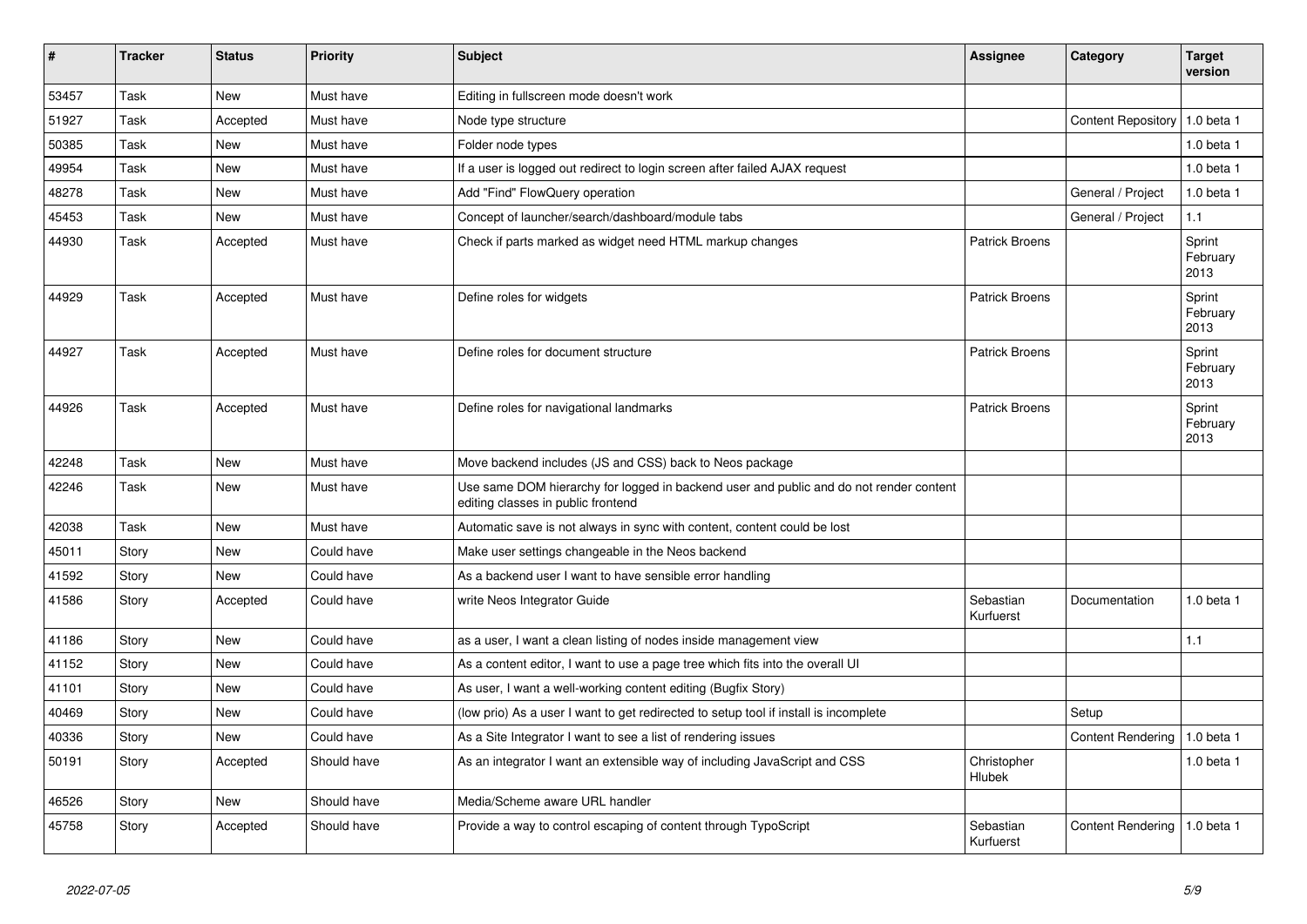| $\sharp$ | <b>Tracker</b> | <b>Status</b>            | <b>Priority</b> | <b>Subject</b>                                                                                            | <b>Assignee</b>        | Category                  | <b>Target</b><br>version   |
|----------|----------------|--------------------------|-----------------|-----------------------------------------------------------------------------------------------------------|------------------------|---------------------------|----------------------------|
| 45310    | Story          | New                      | Should have     | Implement enhanced @position syntax known from TypoScript also in the property panel<br>inspector editors |                        | <b>Content Editing</b>    | 1.0 beta 1                 |
| 45099    | Story          | <b>New</b>               | Should have     | As a user I want the Ui to handle an expired session correctly                                            |                        |                           | 1.0 beta 1                 |
| 44981    | Story          | New                      | Should have     | Rename Node Types to final names                                                                          |                        | <b>Content Repository</b> | Sprint<br>February<br>2013 |
| 44980    | Story          | New                      | Should have     | Show activity stream of changed content in Launch Bar                                                     |                        |                           | 1.1                        |
| 44979    | Story          | <b>New</b>               | Should have     | Implement Frontend user / group concept                                                                   |                        |                           | 1.1                        |
| 44978    | Story          | <b>New</b>               | Should have     | Multi-Device Content                                                                                      |                        |                           | 1.1                        |
| 44969    | Story          | New                      | Should have     | Document Two-Tree Localization Approach                                                                   |                        | Documentation             | $1.0$ beta $1$             |
| 44957    | Story          | New                      | Should have     | Reliable clipboard and content element handles                                                            |                        |                           | Sprint<br>February<br>2013 |
| 44932    | Story          | <b>Needs</b><br>Feedback | Should have     | Update TYPO3CR Node Type Names according to concept                                                       |                        |                           | Sprint<br>February<br>2013 |
| 44923    | Story          | <b>New</b>               | Should have     | Multi-Lingual User Interface                                                                              |                        |                           | 1.1                        |
| 44921    | Story          | Accepted                 | Should have     | Decide TypoScript and TYPO3CR Naming                                                                      | Sebastian<br>Kurfuerst | <b>Content Rendering</b>  | Sprint<br>February<br>2013 |
| 44919    | Story          | Accepted                 | Should have     | Use Expose for listing BlogPost-Nodes in Frontend                                                         | <b>Marc Neuhaus</b>    | <b>Content Rendering</b>  | Sprint<br>February<br>2013 |
| 44916    | Story          | New                      | Should have     | Explore: Usage of Touch Screens for Neos                                                                  | <b>Patrick Broens</b>  | Content<br>Management     | Sprint<br>February<br>2013 |
| 44913    | Story          | On Hold                  | Should have     | RESTful NodeController for easy comment creation                                                          |                        | Content<br>Management     |                            |
| 42672    | Story          | <b>New</b>               | Should have     | As everybody, I want no JavaScript loading issues (Bugfix story)                                          |                        |                           |                            |
| 41861    | Story          | New                      | Should have     | As any user I want a better usability of the backend UI                                                   |                        |                           |                            |
| 41858    | Story          | <b>New</b>               | Should have     | As an integrator I want a complete feature set in TypoScript and EEL                                      |                        |                           |                            |
| 41853    | Story          | New                      | Should have     | As an integrator I want an optimized setup                                                                |                        |                           |                            |
| 41850    | Story          | New                      | Should have     | As an integrator I would like to include default content styles from Neos                                 |                        |                           |                            |
| 41702    | Story          | New                      | Should have     | As an integrator I want to configure read / write access to pages / sections                              |                        |                           |                            |
| 41701    | Story          | New                      | Should have     | As a content editor I want to have localization support ('single tree concept')                           |                        |                           | 1.1                        |
| 41700    | Story          | New                      | Should have     | As a developer I want to have a reasonable test coverage for JavaScript                                   |                        |                           |                            |
| 41679    | Story          | New                      | Should have     | As developer, I want to use packagist.org for all packages                                                |                        |                           |                            |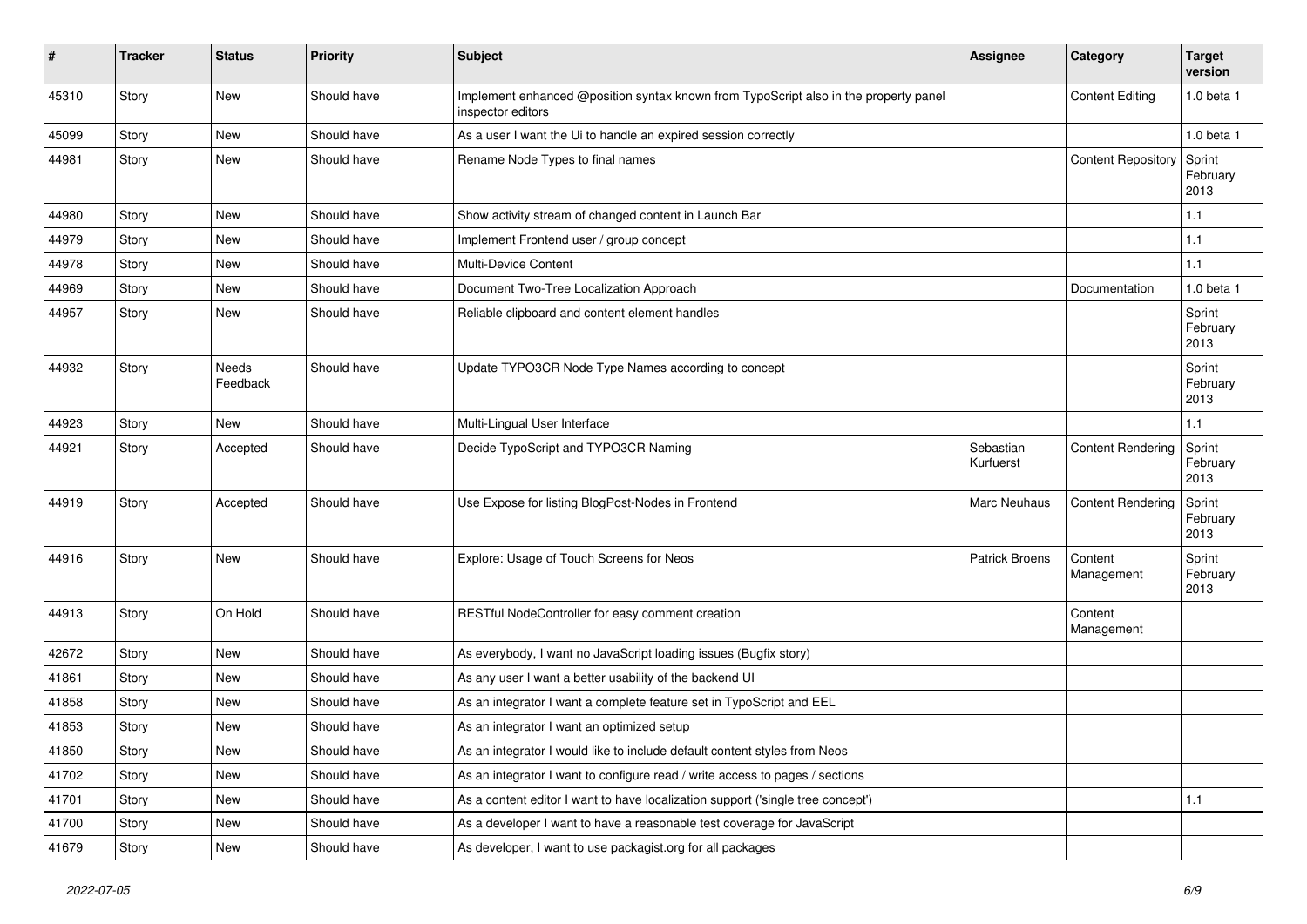| #     | <b>Tracker</b> | <b>Status</b>     | <b>Priority</b> | <b>Subject</b>                                                                                                         | Assignee | Category | <b>Target</b><br>version   |
|-------|----------------|-------------------|-----------------|------------------------------------------------------------------------------------------------------------------------|----------|----------|----------------------------|
| 41672 | Story          | <b>New</b>        | Should have     | as developer, I want to make sure that CSS is cleanly encapsulated (i.e. site CSS does not<br>change the UI css)       |          |          |                            |
| 41671 | Story          | New               | Should have     | as developer, I want to make sure that jquery and ember is cleanly encapsulated and does<br>not interfere with site JS |          |          |                            |
| 41670 | Story          | New               | Should have     | as anybody, I want an updated flow and neos website                                                                    |          |          |                            |
| 41669 | Story          | New               | Should have     | As team member, I want updated deployment working                                                                      |          |          | Sprint<br>February<br>2013 |
| 41114 | Story          | <b>New</b>        | Should have     | As a user, I want to insert inline JavaScript in the HTML content elements                                             |          |          |                            |
| 41107 | Story          | New               | Should have     | As a user, I want a working demo site                                                                                  |          |          |                            |
| 41103 | Story          | New               | Should have     | As everybody, I want the new product name to be used inside Phoenix                                                    |          |          |                            |
| 41099 | Story          | <b>New</b>        | Should have     | As site integrator, I want a API reference for TypoScript objects                                                      |          |          |                            |
| 41098 | Story          | New               | Should have     | As a developer, I want a clean TypoScript package                                                                      |          |          |                            |
| 41085 | Story          | <b>New</b>        | Should have     | As an integrator, I want to use the HTML5 "header" element for indicating titles in text                               |          |          |                            |
| 40717 | Story          | Postponed         | Should have     | Add Launch Bar to other modules (Management, )                                                                         |          |          |                            |
| 40618 | Story          | New               | Should have     | [DISCUSS] As a user, I want to return to the last-used submodule when changing between<br>main modules                 |          |          |                            |
| 40335 | Story          | <b>New</b>        | Should have     | As an Administrator, I want to run FLOW3 CLI commands in the Launch Bar                                                |          |          |                            |
| 40331 | Story          | New               | Should have     | As a Content Manager, I want to create multiple pages at once                                                          |          |          |                            |
| 40329 | Story          | Postponed         | Should have     | As a content manager, I want to list and edit my Content and Domain Objects inside the<br>Management view              |          |          | Sprint 10<br>(1.0 TP1)     |
| 40328 | Story          | <b>New</b>        | Should have     | As an administrator I can export selected parts of an existing site to a new site package                              |          |          |                            |
| 40326 | Story          | New               | Should have     | As an administrator I can create a new site package using an existing site as template                                 |          |          |                            |
| 40324 | Story          | <b>New</b>        | Should have     | As a site integrator I can change the title, description & version of an imported site                                 |          |          |                            |
| 40323 | Story          | <b>New</b>        | Should have     | As an site integrator I can remove an inactive imported site                                                           |          |          |                            |
| 40322 | Story          | New               | Should have     | As a site integrator I can disable and enable imported sites                                                           |          |          |                            |
| 40313 | Story          | Needs<br>Feedback | Should have     | As a Site Developer I can define the title and package key for a site                                                  |          |          |                            |
| 40311 | Story          | New               | Should have     | As a user I want the UI to respect the lights-off principle                                                            |          |          |                            |
| 40310 | Story          | Postponed         | Should have     | As any User, if no site exists I want to be redirected to the Setup wizard                                             |          |          |                            |
| 40309 | Story          | New               | Should have     | As a system administrator I want to see a meaningful error message if the database has<br>not been set up correctly    |          |          |                            |
| 8798  | Story          | On Hold           | Should have     | As Robin I want to edit basic objects in the management view.                                                          |          |          |                            |
| 54881 | Story          | New               | Must have       | Sortable table columns in Neos backend modules                                                                         |          |          |                            |
| 44977 | Story          | New               | Must have       | TYPO3 Flow (Backend) speed optimization                                                                                |          |          | 1.0 beta 1                 |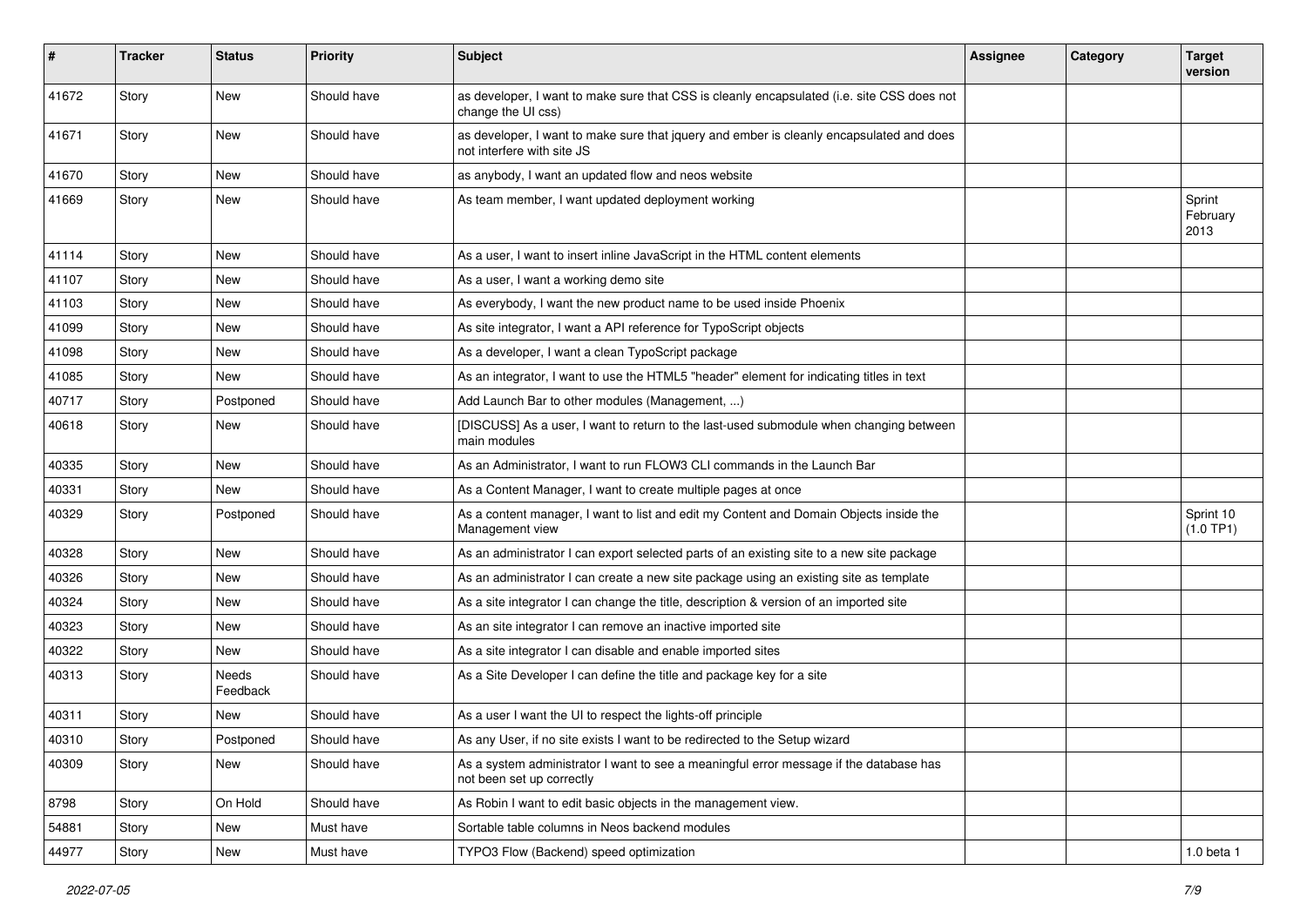| #     | <b>Tracker</b> | <b>Status</b> | <b>Priority</b>      | <b>Subject</b>                                                                             | <b>Assignee</b>       | Category                 | <b>Target</b><br>version   |
|-------|----------------|---------------|----------------------|--------------------------------------------------------------------------------------------|-----------------------|--------------------------|----------------------------|
| 44975 | Story          | Accepted      | Must have            | Implement module listing for Launch Bar, and fix search                                    | Christopher<br>Hlubek | <b>Content Editing</b>   | 1.0 beta 1                 |
| 44970 | Story          | New           | Must have            | Define Neos 1.0 API                                                                        | Robert Lemke          | Documentation            | 1.0 beta 1                 |
| 44912 | Story          | Accepted      | Must have            | Exploration: Accessible Neos Content Editing Module                                        | Patrick Broens        | <b>Content Editing</b>   | Sprint<br>February<br>2013 |
| 40316 | Story          | Postponed     | Must have            | As a content editor, I don't want anybody else to see the content of my personal workspace | Andreas<br>Förthner   | Administration           |                            |
| 13532 | Story          | <b>New</b>    | Must have            | Implement File Download Content Type                                                       | Christian Müller      | <b>Content Editing</b>   | 1.0 beta 1                 |
| 10506 | Story          | New           | Must have            | Minimalistic Media Browser (Files, Images, Documents)                                      | Christian Müller      | <b>Content Editing</b>   | 1.0 beta 1                 |
| 10513 | Epic           | New           | Won't have this time | EPIC: System-Monitoring / Maintenance                                                      |                       |                          |                            |
| 45455 | Epic           | New           | Could have           | Different tree types (nodes)                                                               |                       |                          | 1.1                        |
| 8792  | Epic           | <b>New</b>    | Could have           | EPIC: Speed and Contentcaching                                                             |                       |                          |                            |
| 40473 | Epic           | <b>New</b>    | Should have          | Bootstrap based login screen                                                               |                       |                          |                            |
| 40334 | Epic           | New           | Should have          | EPIC: Module Overview Pages                                                                |                       |                          |                            |
| 40332 | Epic           | New           | Should have          | EPIC: Management view content editing                                                      |                       |                          |                            |
| 40320 | Epic           | New           | Should have          | EPIC: User Interface style and implementation guide                                        |                       |                          |                            |
| 40308 | Epic           | <b>New</b>    | Should have          | EPIC: In-table editing for items in the Management View                                    |                       |                          |                            |
| 40307 | Epic           | New           | Should have          | EPIC: Custom View for Data Types                                                           |                       |                          |                            |
| 40306 | Epic           | New           | Should have          | EPIC: Content import from TYPO3                                                            |                       |                          |                            |
| 40302 | Epic           | New           | Should have          | <b>EPIC: Account Profile</b>                                                               |                       |                          |                            |
| 40301 | Epic           | New           | Should have          | EPIC: System Log Viewer / Audit                                                            |                       |                          |                            |
| 40300 | Epic           | New           | Should have          | EPIC: Consistent UI Design (Bootstrap)                                                     |                       |                          |                            |
| 40298 | Epic           | New           | Should have          | EPIC: Design / Icons                                                                       |                       |                          |                            |
| 40294 | Epic           | New           | Should have          | EPIC: Inline Editing Support (Links, Content Types, Plugin)                                |                       |                          |                            |
| 12443 | Epic           | New           | Should have          | EPIC: performant Contenttargeting (personalisation)                                        |                       |                          |                            |
| 10509 | Epic           | <b>New</b>    | Should have          | EPIC: Workspaces and Publishing Workflows                                                  |                       |                          |                            |
| 40299 | Epic           | New           | Must have            | EPIC: Content Security (Workspaces)                                                        |                       |                          |                            |
| 40297 | Epic           | New           | Must have            | EPIC: Basic Page Tree Operations                                                           |                       |                          |                            |
| 10508 | Epic           | New           | Must have            | EPIC: Roles / Security for BE and FE / Usermanagement                                      |                       |                          |                            |
| 47895 | Work Package   | New           | Could have           | Taxonomy solution                                                                          |                       |                          |                            |
| 47023 | Work Package   | Accepted      | Could have           | Global user interface                                                                      | Aske Ertmann          | Global User<br>Interface | 1.0 beta 1                 |
| 53866 | Work Package   | Accepted      | Should have          | Release 1.0 Important Topics                                                               |                       |                          | 1.x                        |